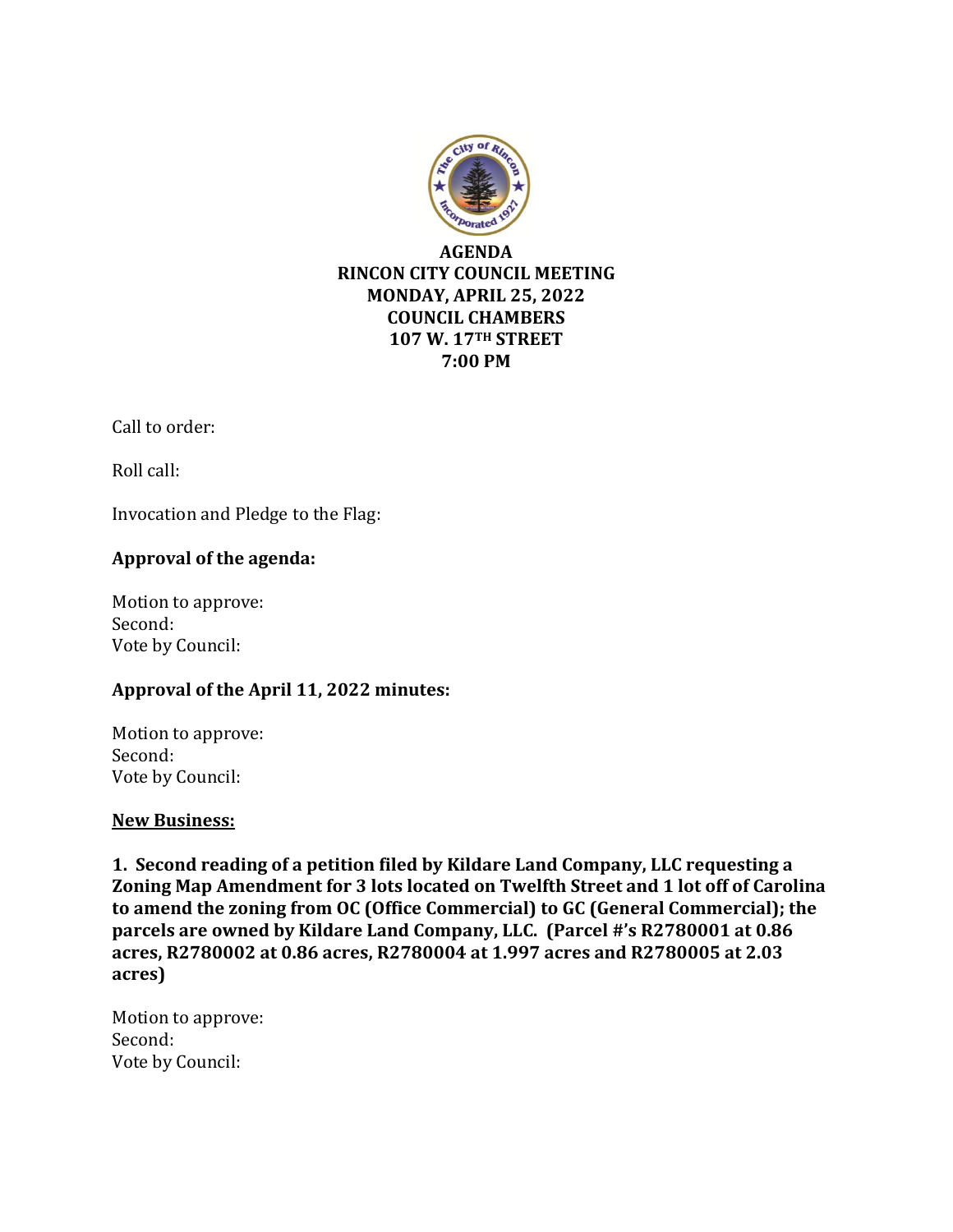**2. Greenland Developers, Inc. request approval of Preliminary Site Plans for the Georgia International Rail Park, Phase 1 Warehouse. The property is located on Highway 21; the property is owned by J & W Landholdings, LLC. (Parcel #R2170008)** 

Motion to approve: Second: Vote by Council:

**3. Kieffer Construction Company, Inc requests approval of Preliminary/Final Site Plans for a Gym. The property is locates at 614 Towne Park Loop; the property is owned by CMCK, LLC. (Parcel #R2640014)**

Motion to approve: Second: Vote by Council:

**4. Request approval of a Ground Lease Agreement between the City of Rincon and Hargray of Georgia, LLC. The property is located at 403 Lisa Street.** 

Motion to approve: Second: Vote by Council:

# **5. Request approval to purchase seven mobile Harris radios from Loudoun Communications in the amount of \$22,973.51. L.I. #320-3200-542537**

Motion to approve: Second: Vote by Council:

#### **6. Request approval to renew property and liability insurance with Georgia Interlocal Risk Management Agency (GIRMA) for 2022 in the amount of \$171,522.00.**

Motion to approve: Second: Vote by Council:

#### **7. Administrative Reports:**

(b) City Engineer (h) Wastewater (c) Chief of Police (i) Finance (d) Fire Department (j) Lost Plantation (e) Building/Zoning Dept. (k) Mayor and Council (f) Recreation Dept.

(a) City Manager (g) Water/Sewer/Public Works